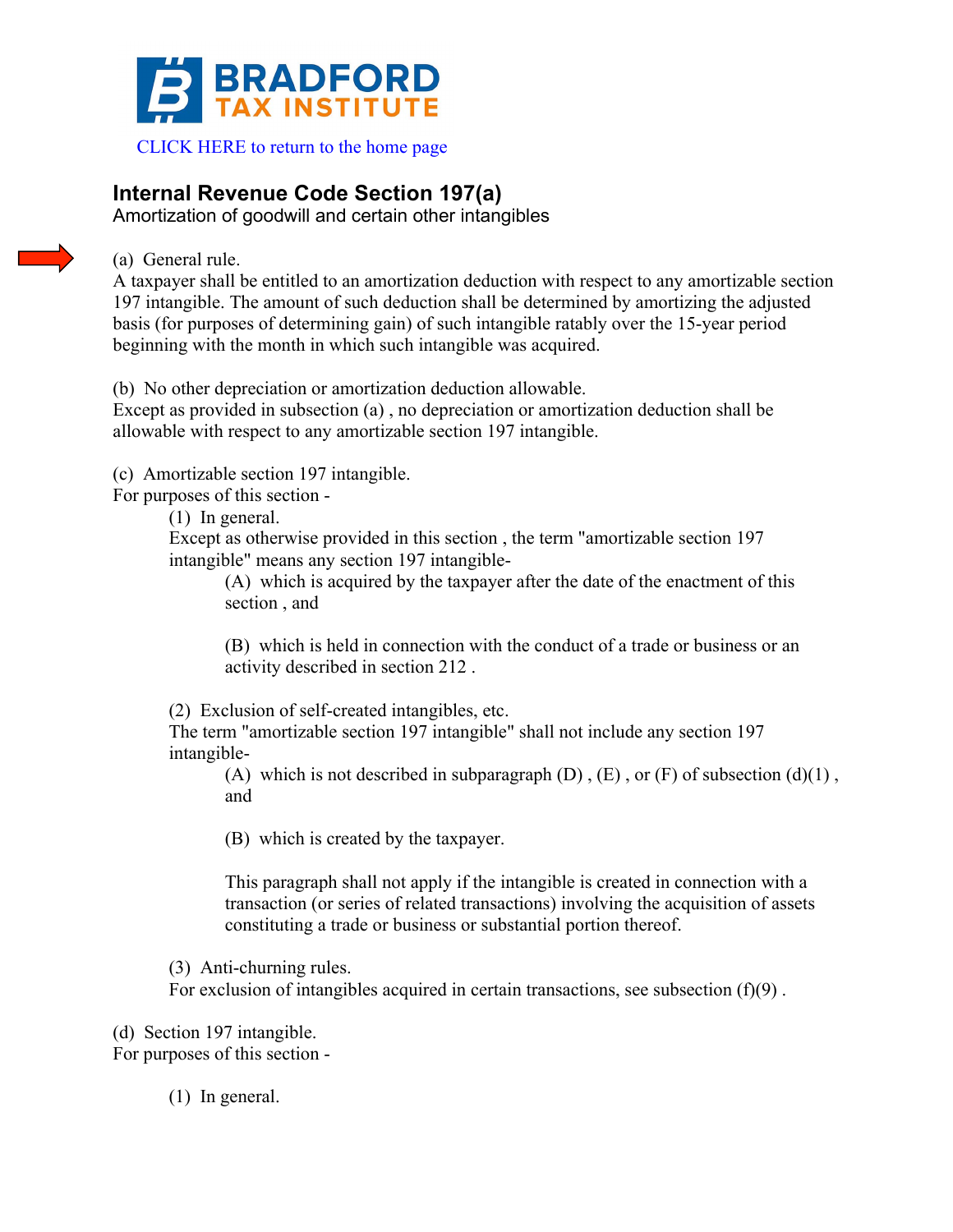Except as otherwise provided in this section , the term " section 197 intangible" means- (A) goodwill,

- (B) going concern value,
- (C) any of the following intangible items:

(i) workforce in place including its composition and terms and conditions (contractual or otherwise) of its employment,

(ii) business books and records, operating systems, or any other information base (including lists or other information with respect to current or prospective customers),

(iii) any patent, copyright, formula, process, design, pattern, knowhow, format, or other similar item,

- (iv) any customer-based intangible,
- (v) any supplier-based intangible, and
- (vi) any other similar item,

(D) any license, permit, or other right granted by a governmental unit or an agency or instrumentality thereof,

(E) any covenant not to compete (or other arrangement to the extent such arrangement has substantially the same effect as a covenant not to compete) entered into in connection with an acquisition (directly or indirectly) of an interest in a trade or business or substantial portion thereof, and

- (F) any franchise, trademark, or trade name.
- (2) Customer-based intangible.
	- (A) In general. The term "customer-based intangible" means-
		- (i) composition of market,
		- (ii) market share, and

(iii) any other value resulting from future provision of goods or services pursuant to relationships (contractual or otherwise) in the ordinary course of business with customers.

(B) Special rule for financial institutions. In the case of a financial institution, the term "customer-based intangible" includes deposit base and similar items.

(3) Supplier-based intangible.

The term "supplier-based intangible" means any value resulting from future acquisitions of goods or services pursuant to relationships (contractual or otherwise) in the ordinary course of business with suppliers of goods or services to be used or sold by the taxpayer.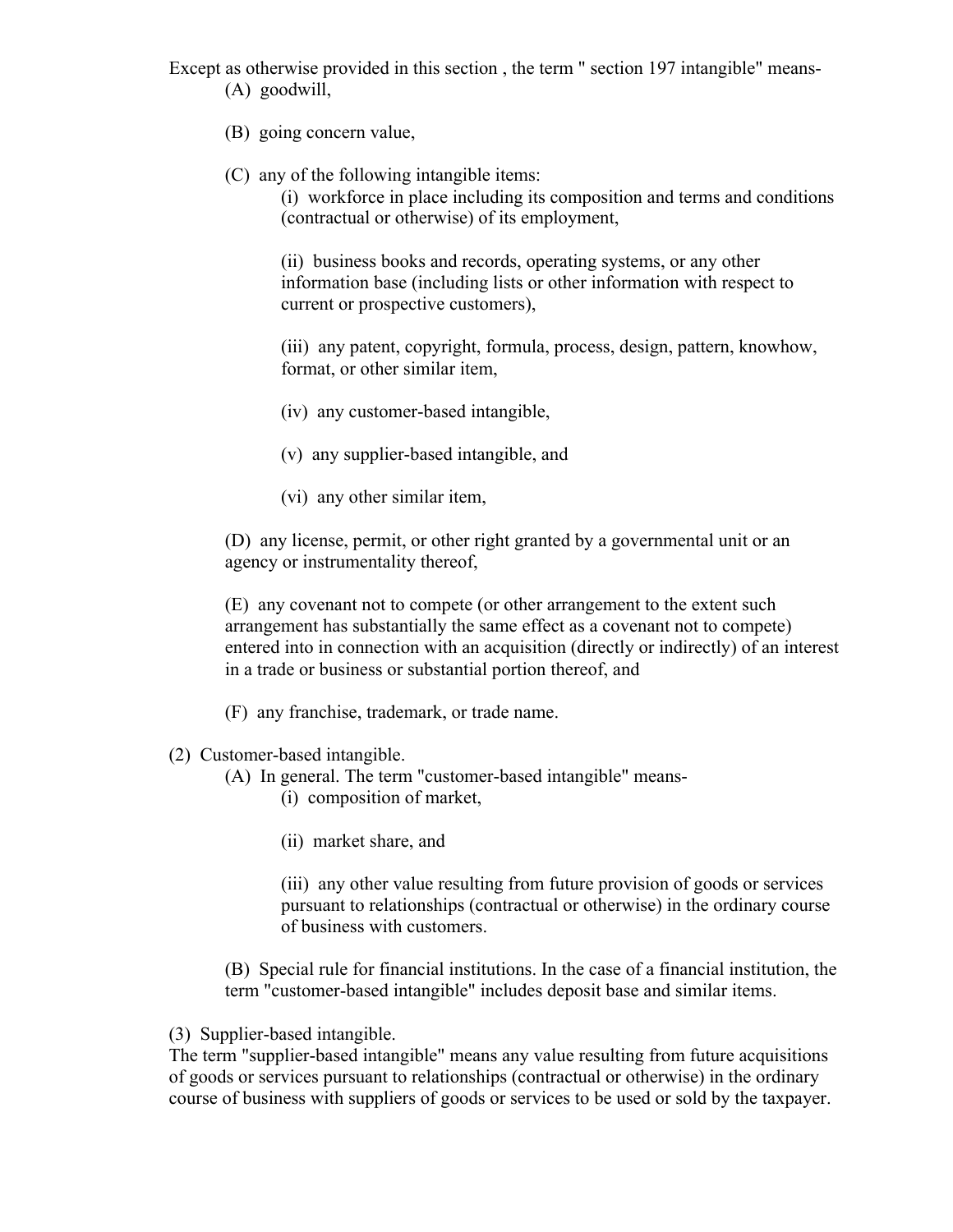(e) Exceptions.

For purposes of this section , the term " section 197 intangible" shall not include any of the following:

(1) Financial interests.

Any interest-

(A) in a corporation, partnership, trust, or estate, or

(B) under an existing futures contract, foreign currency contract, notional principal contract, or other similar financial contract.

(2) Land.

Any interest in land.

(3) Computer software.

(A) In general. Any-

(i) computer software which is readily available for purchase by the general public, is subject to a nonexclusive license, and has not been substantially modified, and

(ii) other computer software which is not acquired in a transaction (or series of related transactions) involving the acquisition of assets constituting a trade or business or substantial portion thereof.

(B) Computer software defined. For purposes of subparagraph (A) , the term "computer software" means any program designed to cause a computer to perform a desired function. Such term shall not include any data base or similar item unless the data base or item is in the public domain and is incidental to the operation of otherwise qualifying computer software.

(4) Certain interests or rights acquired separately.

Any of the following not acquired in a transaction (or series of related transactions) involving the acquisition of assets constituting a trade business or substantial portion thereof:

(A) Any interest in a film, sound recording, video tape, book, or similar property.

(B) Any right to receive tangible property or services under a contract or granted by a governmental unit or agency or instrumentality thereof.

(C) Any interest in a patent or copyright.

(D) To the extent provided in regulations, any right under a contract (or granted

by a governmental unit or an agency or instrumentality thereof) if such right- (i) has a fixed duration of less than 15 years, or

(ii) is fixed as to amount and, without regard to this section , would be recoverable under a method similar to the unit-of-production method.

(5) Interests under leases and debt instruments.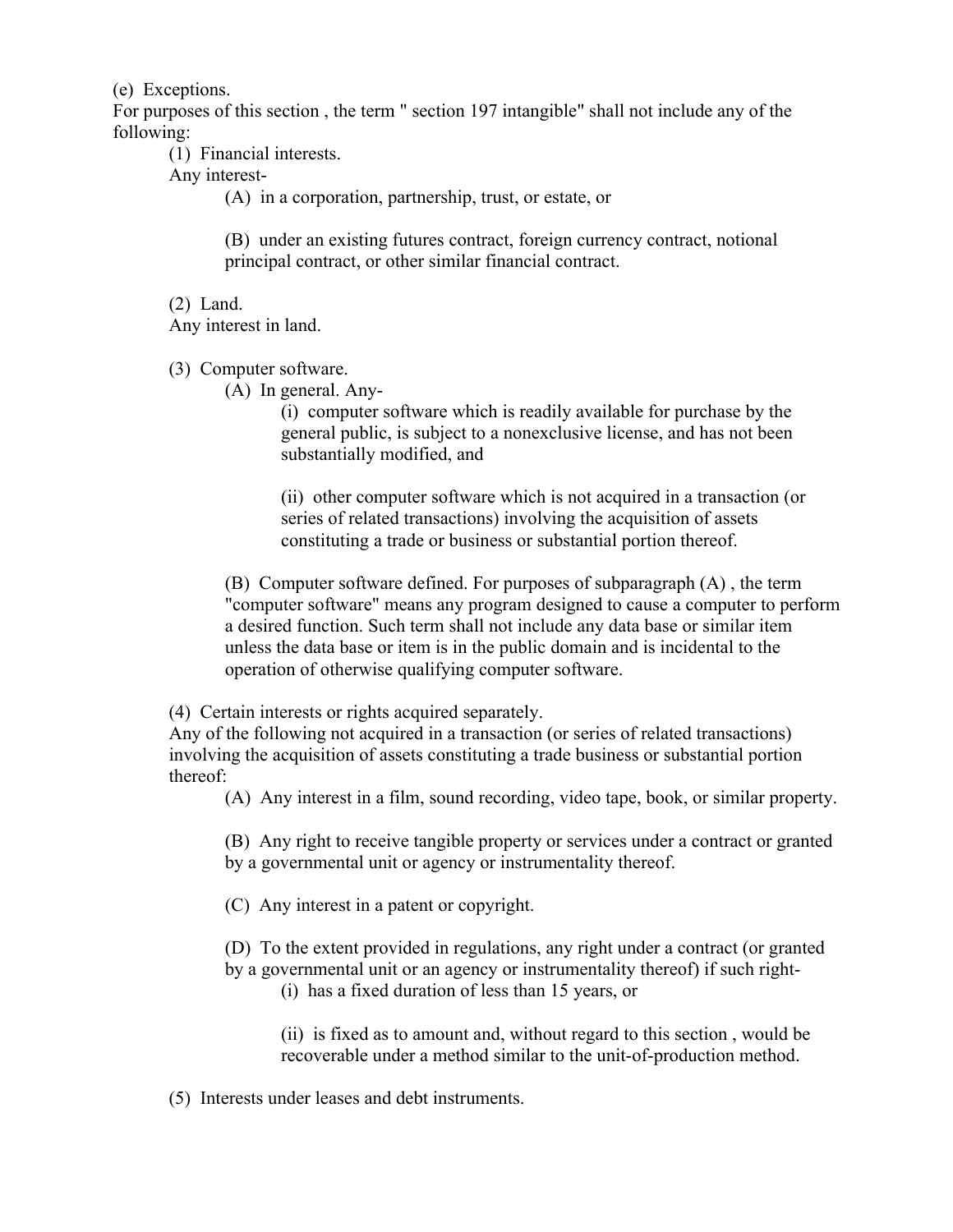Any interest under-

- (A) an existing lease of tangible property, or
- (B) except as provided in subsection  $(d)(2)(B)$ , any existing indebtedness.

## (6) Mortgage servicing.

Any right to service indebtedness which is secured by residential real property unless such right is acquired in a transaction (or series of related transactions) involving the acquisition of assets (other than rights described in this paragraph) constituting a trade or business or substantial portion thereof.

# (7) Certain transaction costs.

Any fees for professional services, and any transaction costs, incurred by parties to a transaction with respect to which any portion of the gain or loss is not recognized under part III of subchapter C.

## (f) Special rules.

(1) Treatment of certain dispositions, etc.

(A) In general. If there is a disposition of any amortizable section 197 intangible acquired in a transaction or series of related transactions (or any such intangible becomes worthless) and one or more other amortizable section 197 intangibles acquired in such transaction or series of related transactions are retained-

(i) no loss shall be recognized by reason of such disposition (or such worthlessness), and

(ii) appropriate adjustments to the adjusted bases of such retained intangibles shall be made for any loss not recognized under clause (i) .

(B) Special rule for covenants not to compete. In the case of any section 197 intangible which is a covenant not to compete (or other arrangement) described in subsection  $(d)(1)(E)$ , in no event shall such covenant or other arrangement be treated as disposed of (or becoming worthless) before the disposition of the entire interest described in such subsection in connection with which such covenant (or other arrangement) was entered into.

(C) Special rule. All persons treated as a single taxpayer under section  $41(f)(1)$ shall be so treated for purposes of this paragraph .

(2) Treatment of certain transfers.

(A) In general. In the case of any section 197 intangible transferred in a transaction described in subparagraph (B) , the transferee shall be treated as the transferor for purposes of applying this section with respect to so much of the adjusted basis in the hands of the transferee as does not exceed the adjusted basis in the hands of the transferor.

(B) Transactions covered. The transactions described in this subparagraph are- (i) any transaction described in section 332 , 351 , 361 , 721 , 731 , 1031 , or 1033 , and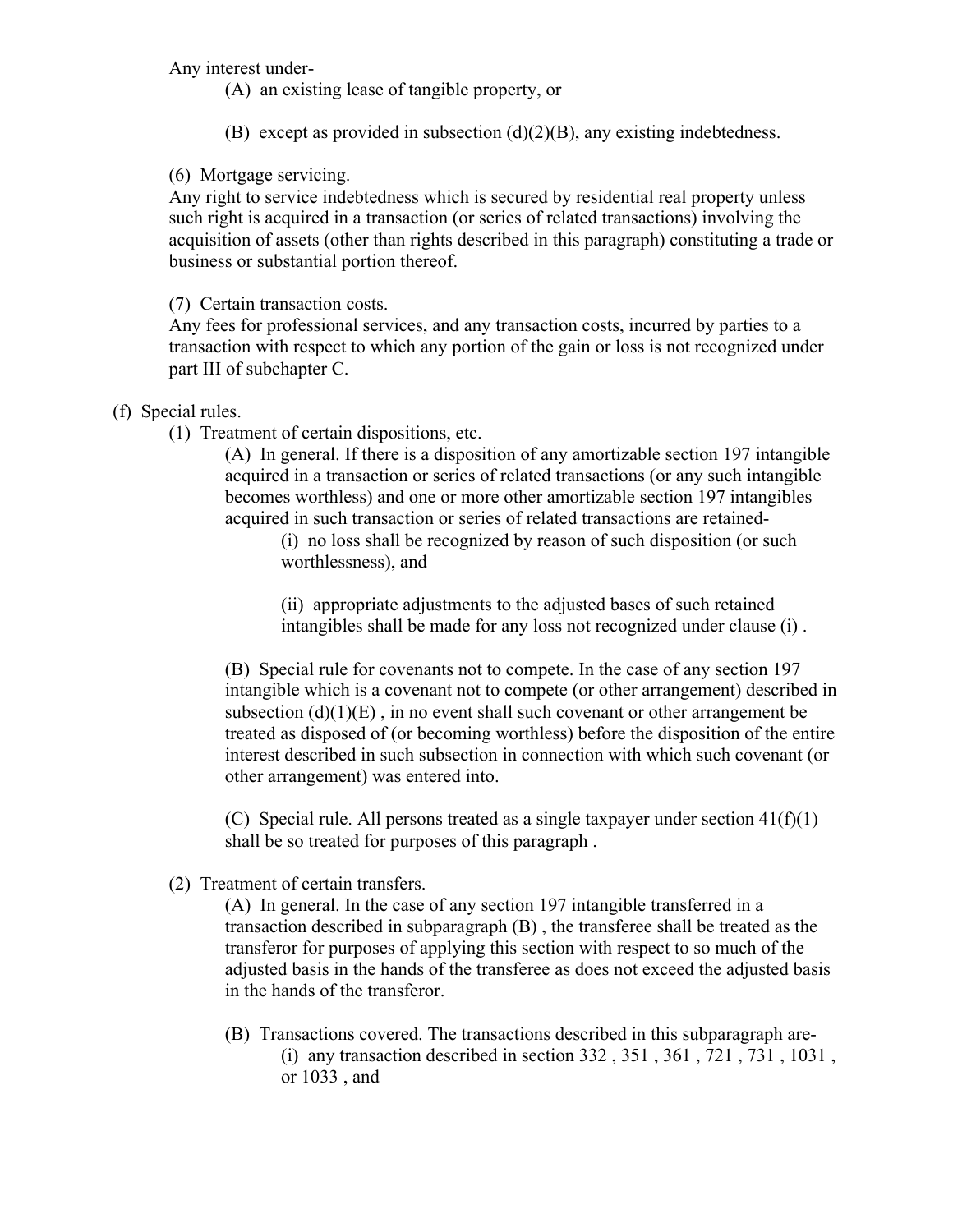(ii) any transaction between members of the same affiliated group during any taxable year for which a consolidated return is made by such group.

(3) Treatment of amounts paid pursuant to covenants not to compete, etc. Any amount paid or incurred pursuant to a covenant or arrangement referred to in subsection  $(d)(1)(E)$  shall be treated as an amount chargeable to capital account.

(4) Treatment of franchises, etc.

(A) Franchise. The term "franchise" has the meaning given to such term by section  $1253(b)(1)$ .

(B) Treatment of renewals. Any renewal of a franchise, trademark, or trade name (or of a license, a permit, or other right referred to in subsection  $(d)(1)(D)$ ) shall be treated as an acquisition. The preceding sentence shall only apply with respect to costs incurred in connection with such renewal.

(C) Certain amounts not taken into account. Any amount to which section  $1253(d)(1)$  applies shall not be taken into account under this section.

(5) Treatment of certain reinsurance transactions.

In the case of any amortizable section 197 intangible resulting from an assumption reinsurance transaction, the amount taken into account as the adjusted basis of such intangible under this section shall be the excess of-

(A) the amount paid or incurred by the acquirer under the assumption reinsurance transaction, over

(B) the amount required to be capitalized under section 848 in connection with such transaction.

Subsection (b) shall not apply to any amount required to be capitalized under section 848 .

(6) Treatment of certain subleases.

For purposes of this section , a sublease shall be treated in the same manner as a lease of the underlying property involved.

(7) Treatment as depreciable.

For purposes of this chapter, any amortizable section 197 intangible shall be treated as property which is of a character subject to the allowance for depreciation provided in section 167 .

(8) Treatment of certain increments in value.

This section shall not apply to any increment in value if, without regard to this section, such increment is properly taken into account in determining the cost of property which is not a section 197 intangible.

(9) Anti-churning rules.

For purposes of this section -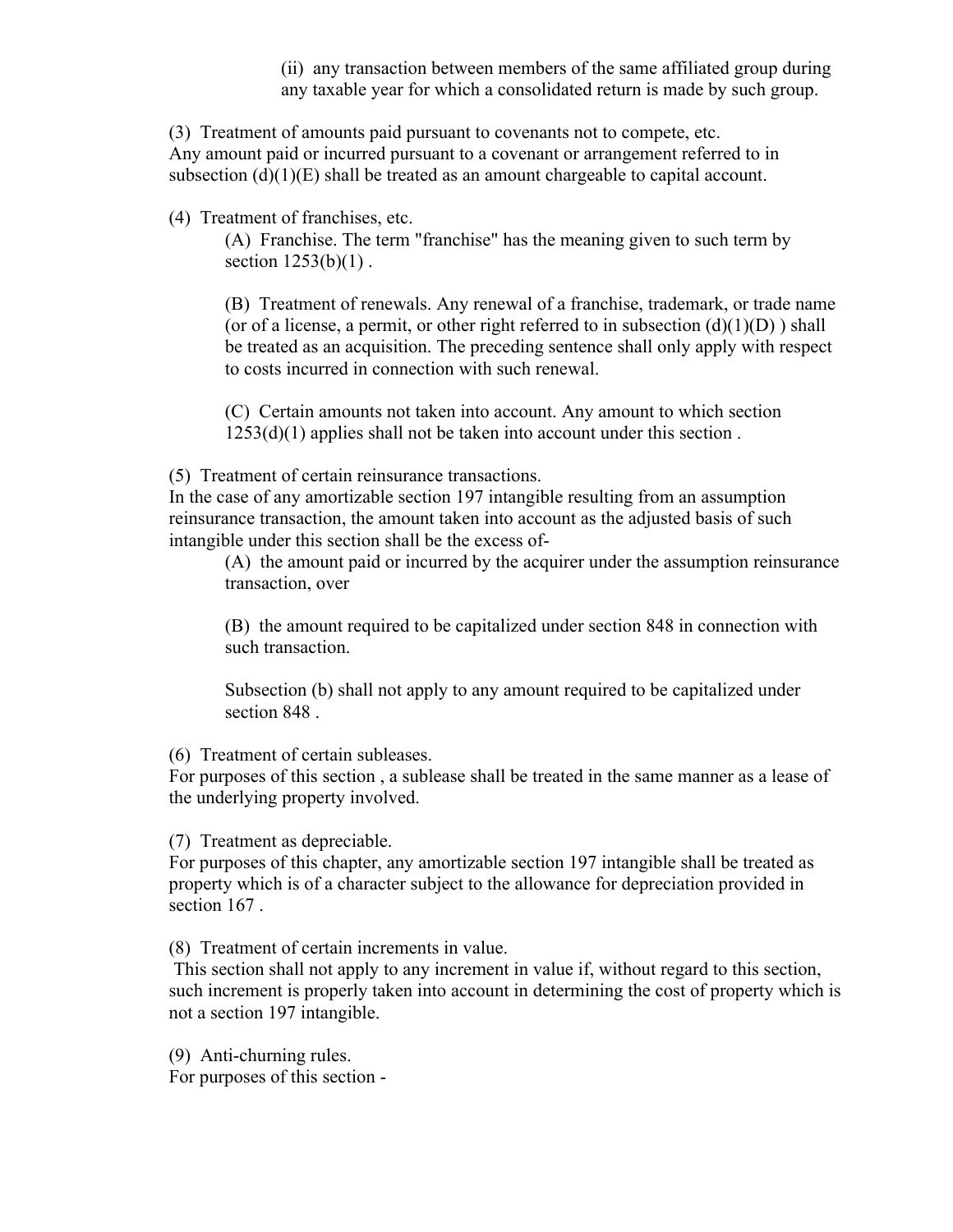(A) In general. The term "amortizable section 197 intangible" shall not include any section 197 intangible which is described in subparagraph (A) or (B) of subsection  $(d)(1)$  (or for which depreciation or amortization would not have been allowable but for this section ) and which is acquired by the taxpayer after the date of the enactment of this section, if-

(i) the intangible was held or used at any time on or after July 25, 1991, and on or before such date of enactment by the taxpayer or a related person,

(ii) the intangible was acquired from a person who held such intangible at any time on or after July 25, 1991, and on or before such date of enactment, and, as part of the transaction, the user of such intangible does not change, or

(iii) the taxpayer grants the right to use such intangible to a person (or a person related to such person) who held or used such intangible at any time on or after July 25, 1991, and on or before such date of enactment.

For purposes of this subparagraph , the determination of whether the user of property changes as part of a transaction shall be determined in accordance with regulations prescribed by the Secretary. For purposes of this subparagraph, deductions allowable under section 1253(d) shall be treated as deductions allowable for amortization.

(B) Exception where gain recognized. If-

(i) subparagraph (A) would not apply to an intangible acquired by the taxpayer but for the last sentence of subparagraph  $(C)(i)$ , and

(ii) the person from whom the taxpayer acquired the intangible elects, notwithstanding any other provision of this title-

(I) to recognize gain on the disposition of the intangible, and

(II) to pay a tax on such gain which, when added to any other income tax on such gain under this title, equals such gain multiplied by the highest rate of income tax applicable to such person under this title,

then subparagraph (A) shall apply to the intangible only to the extent that the taxpayer's adjusted basis in the intangible exceeds the gain recognized under clause  $(ii)(I)$ .

#### (C) Related person defined. For purposes of this paragraph -

(i) Related person. A person (hereinafter in this paragraph referred to as the "related person") is related to any person if-

> (I) the related person bears a relationship to such person specified in section  $267(b)$  or section  $707(b)(1)$ , or